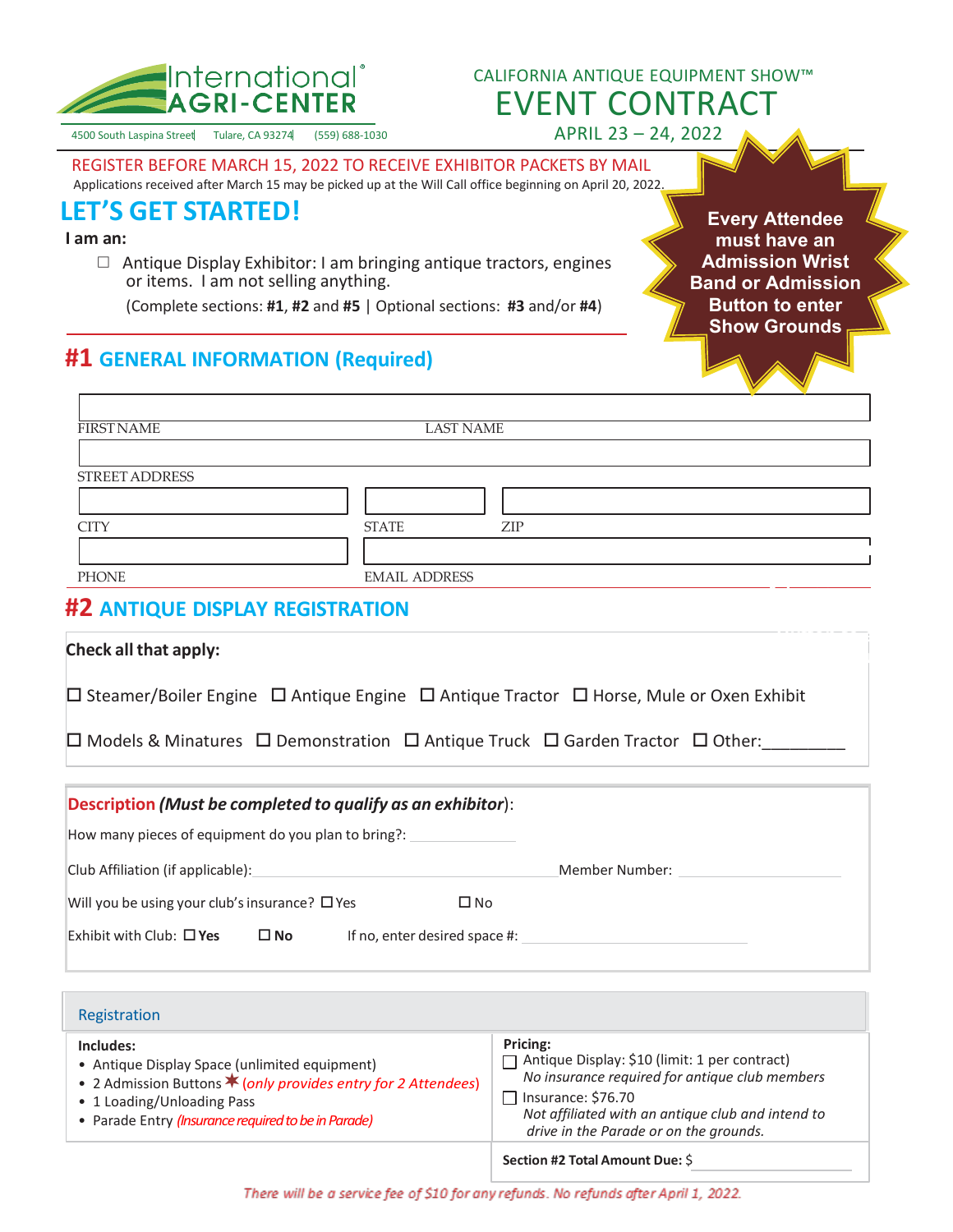## **#3 OPTIONAL DISCOUNT PACKAGES**

| Gold                                                                                                                                                                                                                                                                                                                                                                                                        |                                                                                                               |
|-------------------------------------------------------------------------------------------------------------------------------------------------------------------------------------------------------------------------------------------------------------------------------------------------------------------------------------------------------------------------------------------------------------|---------------------------------------------------------------------------------------------------------------|
| Package Includes:<br>• Exhibit/Display Space (unlimited equipment)<br>• 2 Admission Buttons $\bigstar$ (only provides entry for 2 Attendees)<br>• RV Parking Pass<br>• 2 Friday Dinner Tickets<br>• 2 Saturday Dinner Tickets<br>• 2 Sunday Breakfast Tickets<br>• Onsite Personal Cart Permit (Golf Cart, Quad, etc.)<br>• 1 Loading/Unloading Pass<br>• Parade Entry (Insurance required to be in Parade) | <b>Package Pricing:</b><br>$\Box$ Antique Display: \$130<br>(Insurance required if plan to drive during show) |
| <b>Silver</b>                                                                                                                                                                                                                                                                                                                                                                                               |                                                                                                               |
| Package Includes:<br>• Exhibit/Display Space (unlimited equipment)<br>• 2 Admission Buttons $\bigstar$ (only provides entry for 2 Attendees)<br>• 2 Friday Dinner Tickets<br>• 2 Saturday Dinner Tickets<br>• 2 Sunday Breakfast Tickets<br>• 1 Loading/Unloading Pass<br>• Parade Entry (Insurance required to be in Parade)                                                                               | <b>Package Pricing:</b><br>$\Box$ Antique Display: \$100<br>(Insurance required if plan to drive during show) |
| <b>Bronze</b>                                                                                                                                                                                                                                                                                                                                                                                               |                                                                                                               |
| Package Includes:<br>• Exhibit/Display Space (unlimited equipment)<br>• 2 Admission Buttons * (only provides entry for 2 Attendees)<br>• RV Parking Pass<br>• 1 Loading/Unloading Pass<br>• Parade Entry (Insurance required to be in Parade)                                                                                                                                                               | <b>Package Pricing:</b><br>$\Box$ Antique Display: \$70<br>(Insurance required if plan to drive during show)  |
|                                                                                                                                                                                                                                                                                                                                                                                                             | Section #3 Total Amount Due: \$                                                                               |

## **#4 ADDITIONAL TICKET OPTIONS**

| Every attendee must wear Admission Wrist Band / Button to enter Show Grounds                                                                                                                                                                 | Cost | Quantity | <b>Total</b> |
|----------------------------------------------------------------------------------------------------------------------------------------------------------------------------------------------------------------------------------------------|------|----------|--------------|
| <b>* Admission Wrist Band:</b> Each wrist band valid for two days. (Children12 and under are free)                                                                                                                                           | \$10 |          |              |
| <b>* Admission Button: 2-day admission to the show.</b>                                                                                                                                                                                      | \$10 |          |              |
| Select individual items to fit your needs.                                                                                                                                                                                                   |      |          |              |
| <b>RV Parking:</b> Inside Int'l Agri-Center <sup>®</sup> Grounds. Dry camp, no dump station/hookups. Includes RV pass, 1 vehicle<br>pass, 2 Admission Buttons (Only provides entry for 2 Attendees - No Alcohol permitted into show grounds) | \$60 |          |              |
| Friday Dinner: Friday, April 22, Social: 5:00 p.m., Dinner: 6:00 p.m. (Farm Credit Dairy Center)                                                                                                                                             | \$10 |          |              |
| Saturday Dinner: Saturday, April 23, Social: 5:00 p.m., Dinner: 6:00 p.m. (Farm Credit Dairy Center)                                                                                                                                         | \$30 |          |              |
| Sunday Breakfast: Sunday, April 24, 7:00 a.m.                                                                                                                                                                                                | \$8  |          |              |
| Onsite Personal Cart Permit: Must complete permit application and provide insurance.<br>This is only for small vehicles driven on the grounds: golf carts, quads, etc.                                                                       | \$10 |          |              |
| Section #4 Total Amount Due: \$                                                                                                                                                                                                              |      |          |              |